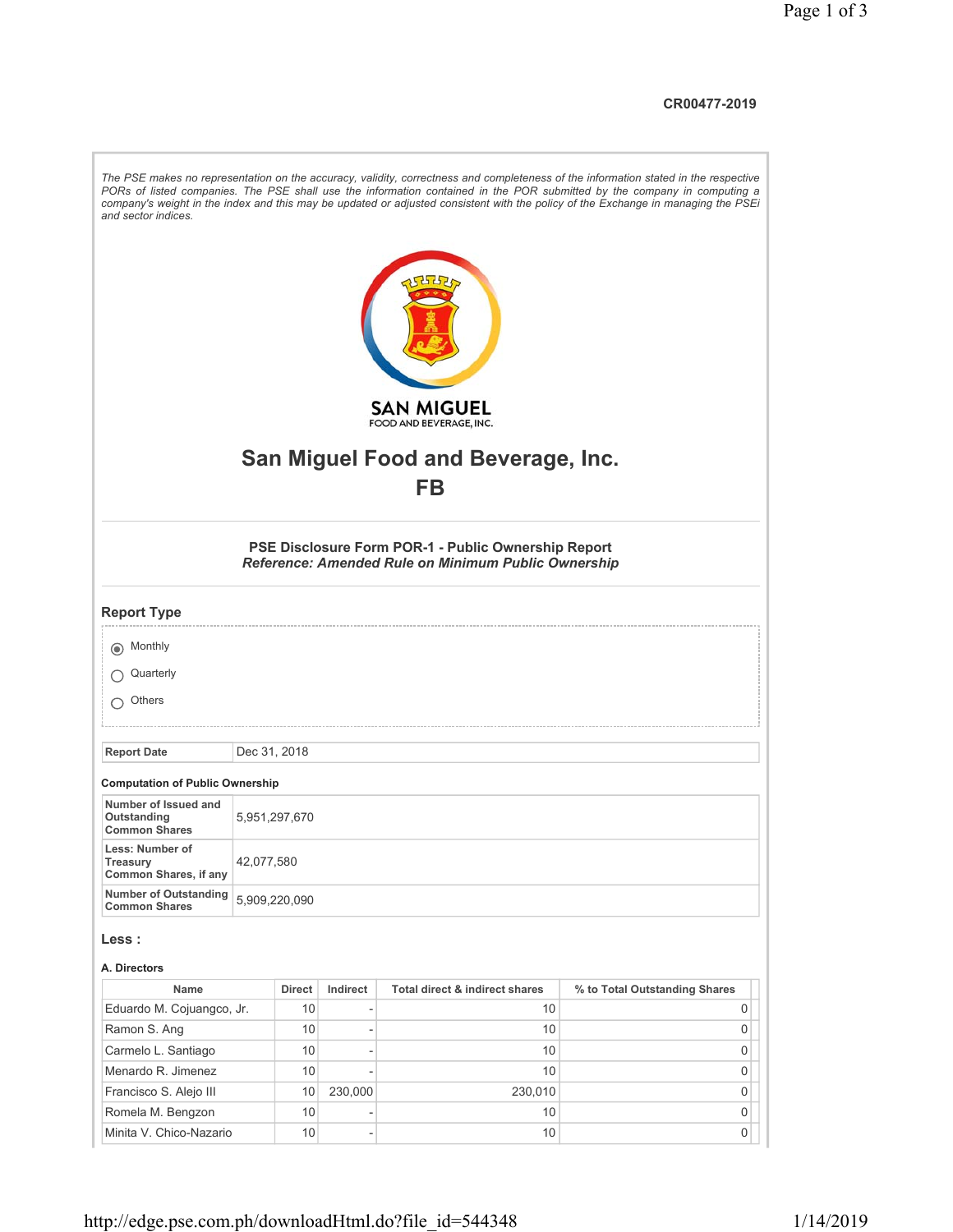|                                                | Ricardo C. Marquez                                        |          | 10                          |                                           |                 |                                | 10                                |                                         | 0                   |
|------------------------------------------------|-----------------------------------------------------------|----------|-----------------------------|-------------------------------------------|-----------------|--------------------------------|-----------------------------------|-----------------------------------------|---------------------|
| Cirilo P. Noel                                 |                                                           |          | 10                          |                                           |                 |                                | 10                                |                                         | 0                   |
|                                                |                                                           |          | 90                          | 230,000                                   |                 |                                | 230,090                           |                                         | 0                   |
| <b>B.</b> Officers                             |                                                           |          |                             |                                           |                 |                                |                                   |                                         |                     |
|                                                |                                                           | Name     |                             |                                           | Direct Indirect |                                | Total direct & indirect<br>shares | % to Total Outstanding<br><b>Shares</b> |                     |
| above)                                         | Eduardo M. Cojuangco, Jr. (same as                        |          |                             | 0                                         |                 | 0                              | 0                                 |                                         | 0                   |
|                                                | Ramon S. Ang (same as above)                              |          |                             | 0                                         |                 | 0                              | 0                                 |                                         | 0                   |
|                                                | Francisco S. Alejo III (same as above)                    |          |                             | 0                                         |                 | 0                              | $\Omega$                          |                                         | 0                   |
|                                                | Ferdinand K.Constantino                                   |          |                             | 10                                        |                 | 0                              | 10                                |                                         | 0                   |
|                                                | Roberto N. Huang                                          |          |                             | 10                                        |                 | $\mathbf 0$                    | 10                                |                                         | 0                   |
|                                                |                                                           |          |                             | 20                                        |                 | 0                              | 20                                |                                         | 0                   |
|                                                | C. Principal/Substantial Stockholders                     |          |                             |                                           |                 |                                |                                   |                                         |                     |
|                                                | <b>Name</b>                                               |          | <b>Direct</b>               | Indirect                                  |                 | Total direct & indirect shares |                                   | % to Total Outstanding Shares           |                     |
|                                                | San Miguel Corporation                                    |          | 1,002,533,310 4,242,549,130 |                                           |                 |                                | 5,245,082,440                     |                                         | 88.76               |
|                                                |                                                           |          | 1,002,533,310               | 4,242,549,130                             |                 |                                | 5,245,082,440                     |                                         | 88.76               |
| <b>D.</b> Affiliates                           |                                                           |          |                             |                                           |                 |                                |                                   |                                         |                     |
| Name                                           | <b>Direct</b>                                             | Indirect |                             | <b>Total direct &amp; indirect shares</b> |                 |                                |                                   | % to Total Outstanding Shares           |                     |
| None                                           | 0                                                         |          | 0                           |                                           |                 | 0                              |                                   |                                         | 0                   |
|                                                | $\Omega$                                                  |          | $\mathbf 0$                 |                                           |                 | $\mathbf 0$                    |                                   |                                         | $\mathbf 0$         |
| E. Government                                  |                                                           |          |                             |                                           |                 |                                |                                   |                                         |                     |
| Name                                           | <b>Direct</b>                                             | Indirect |                             | Total direct & indirect shares            |                 |                                |                                   | % to Total Outstanding Shares           |                     |
| None                                           | 0                                                         |          | 0                           |                                           |                 | 0                              |                                   |                                         | 0                   |
|                                                | 0                                                         |          | $\mathbf 0$                 |                                           |                 | 0                              |                                   |                                         | $\mathbf 0$         |
| F. Banks                                       |                                                           |          |                             |                                           |                 |                                |                                   |                                         |                     |
| Name                                           | <b>Direct</b>                                             | Indirect |                             | Total direct & indirect shares            |                 |                                |                                   | % to Total Outstanding Shares           |                     |
| None                                           | $\mathbf 0$                                               |          | 0                           |                                           |                 | 0                              |                                   |                                         | 0                   |
|                                                | $\Omega$                                                  |          | 0                           |                                           |                 | 0                              |                                   |                                         | 0                   |
| G. Employees                                   |                                                           |          |                             |                                           |                 |                                |                                   |                                         |                     |
| Name                                           | <b>Direct</b>                                             | Indirect |                             | Total direct & indirect shares            |                 |                                |                                   | % to Total Outstanding Shares           |                     |
| None                                           | $\mathsf{O}\xspace$                                       |          | $\mathsf 0$                 |                                           |                 | $\mathsf{O}\xspace$            |                                   |                                         | $\mathsf{O}\xspace$ |
|                                                | 0                                                         |          | 0                           |                                           |                 | 0                              |                                   |                                         | 0                   |
|                                                | H. Lock-Up Shares                                         |          |                             |                                           |                 |                                |                                   |                                         |                     |
|                                                |                                                           | Name     |                             |                                           | Direct Indirect |                                | Total direct & indirect<br>shares | % to Total Outstanding<br><b>Shares</b> |                     |
|                                                | Several Individuals not related to the                    |          |                             | 8,311                                     |                 | 0                              | 8,311                             |                                         | 0                   |
| company                                        |                                                           |          |                             | 8,311                                     |                 | 0                              | 8,311                             |                                         | 0                   |
| I. Others                                      |                                                           |          |                             |                                           |                 |                                |                                   |                                         |                     |
| Name                                           | <b>Direct</b>                                             | Indirect |                             | Total direct & indirect shares            |                 |                                |                                   | % to Total Outstanding Shares           |                     |
| N/A                                            | 0                                                         |          | 0                           |                                           |                 | 0                              |                                   |                                         | 0                   |
|                                                | 0                                                         |          | 0                           |                                           |                 | 0                              |                                   |                                         | $\mathbf 0$         |
| <b>Number of Listed</b>                        |                                                           |          | 5,951,297,670               |                                           |                 |                                |                                   |                                         |                     |
| <b>Common Shares</b><br><b>Total Number of</b> |                                                           |          | 5,245,320,861               |                                           |                 |                                |                                   |                                         |                     |
|                                                | <b>Non-Public Shares</b><br><b>Total Number of Shares</b> |          |                             |                                           |                 |                                |                                   |                                         |                     |
| Owned<br>by the Public                         |                                                           |          | 663,899,229                 |                                           |                 |                                |                                   |                                         |                     |